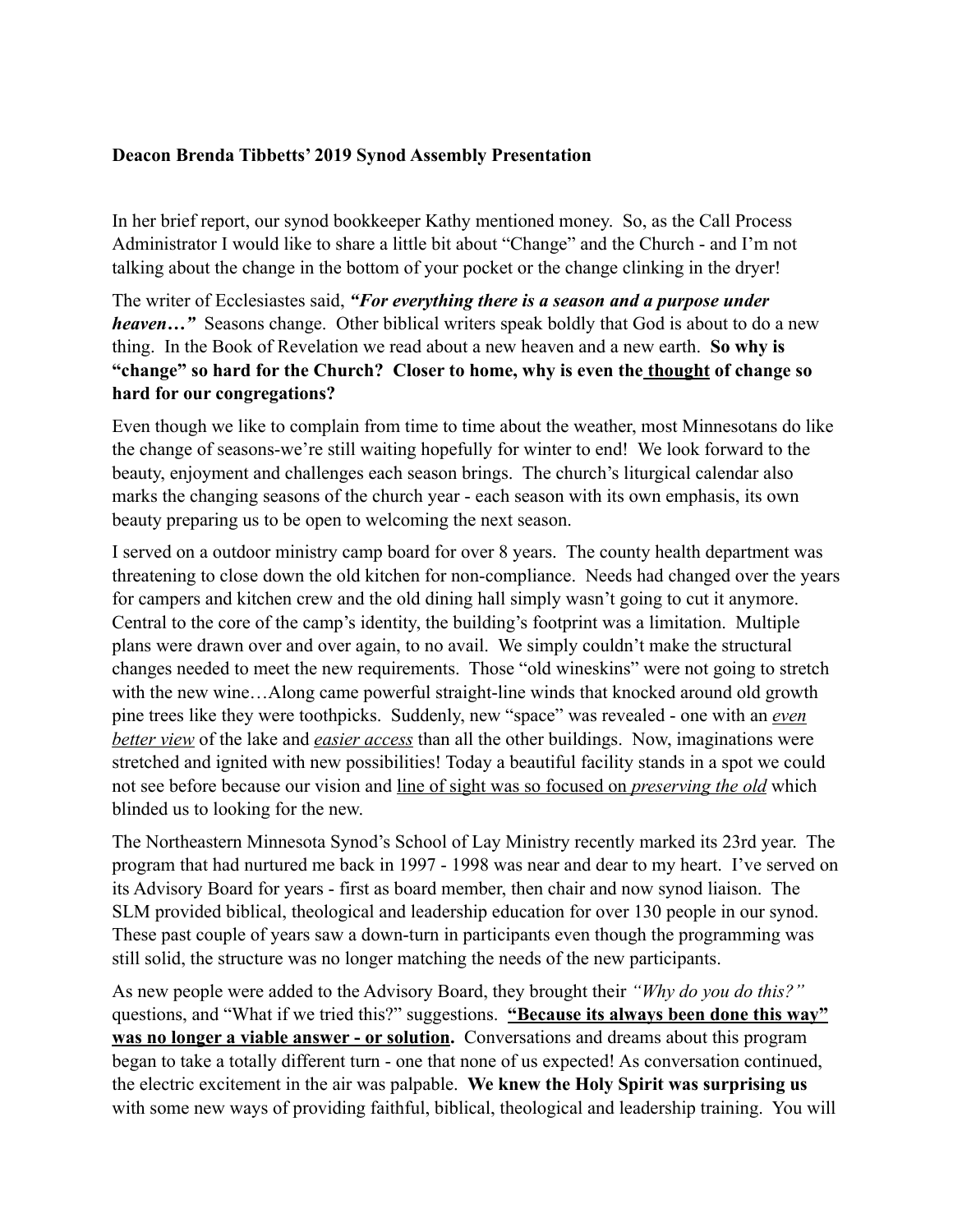hear more those exciting changes this afternoon and please check out the display downstairs in the Fitzgerald Hall! We are grateful for 23 plus years of students and learning but as much as I loved that old program, I knew it was *time to let go* making way for the Spirit to amaze and delight us.

A couple of months ago, I had to sit down with my parents and have "the talk." We talked about plans they had made about 15 years ago regarding their wishes for their future. Those advance directives - made in a time of calm and deliberate decision making - were resurrected from the safety deposit box as the reality of aging and mounting physical challenges became more and more evident. Spurred on by a phone call saying that a room was immediately ready for my Dad in the local Nursing Home did not allow us a lot of time to think things over. *Change* **was literally knocking at the doorstep.** Those conversations and decisions can be very difficult emotionally. *It would have been even harder had we not had those conversations at an earlier time!* 

Sentimentality regarding their home, which they built and had lived in for 60 years, was not going to help *or change* their situation. So we prayed and talked it over. We also shed a lot of tears and hugs. And then my Dad said, of his own accord, *"It's time."* As a family, we are now living into that *change*.

**Change is not without its challenges.** But this change was the right decision for all concerned. It was a way to bring about a new quality of life in the midst of situations we could no longer control - but since we had discussed this earlier - long before the crisis occurred - there was a sense of direction, a sense of peace knowing this new room we had not envisioned earlier was now available. It was holy ground season - sensing God's tangible presence and gracious blessing throughout process of change. Will there continue to be tears and sentimental moments of longing to be back in the past? Absolutely. **But none of us can live in the past - the same is true for our congregations!** 

In my call of working with congregations and rostered leaders in the process of change, I am encountering more and more congregations that need to have some of those difficult conversations regarding change, those *"Why are we here?"*, *"What is God calling us to do?"* and *"What do we do next conversations?"* 

We make advanced directives as mature adults. *Why?* So as to not burden our children with difficult decisions regarding change. We do the necessary advanced planning. *Why?* So when tough times come, anxiety is lowered because those details and decisions have been prayed about, talked about, and decisions can be made based on what is best and what is right for the whole community.

It comes down to questions of quality of life, the vitality of a faith community, the season and purpose of the congregation's and rostered leaders' mission and ministry

…*why* choose to sit in a mostly empty sanctuary only remembering the days when it used to be filled with people, when it can still be possible to be in a filled sanctuary praising God? *What if*  you could be sitting with new friends in another sanctuary? *Those new friends are also God's children - that makes you family!*